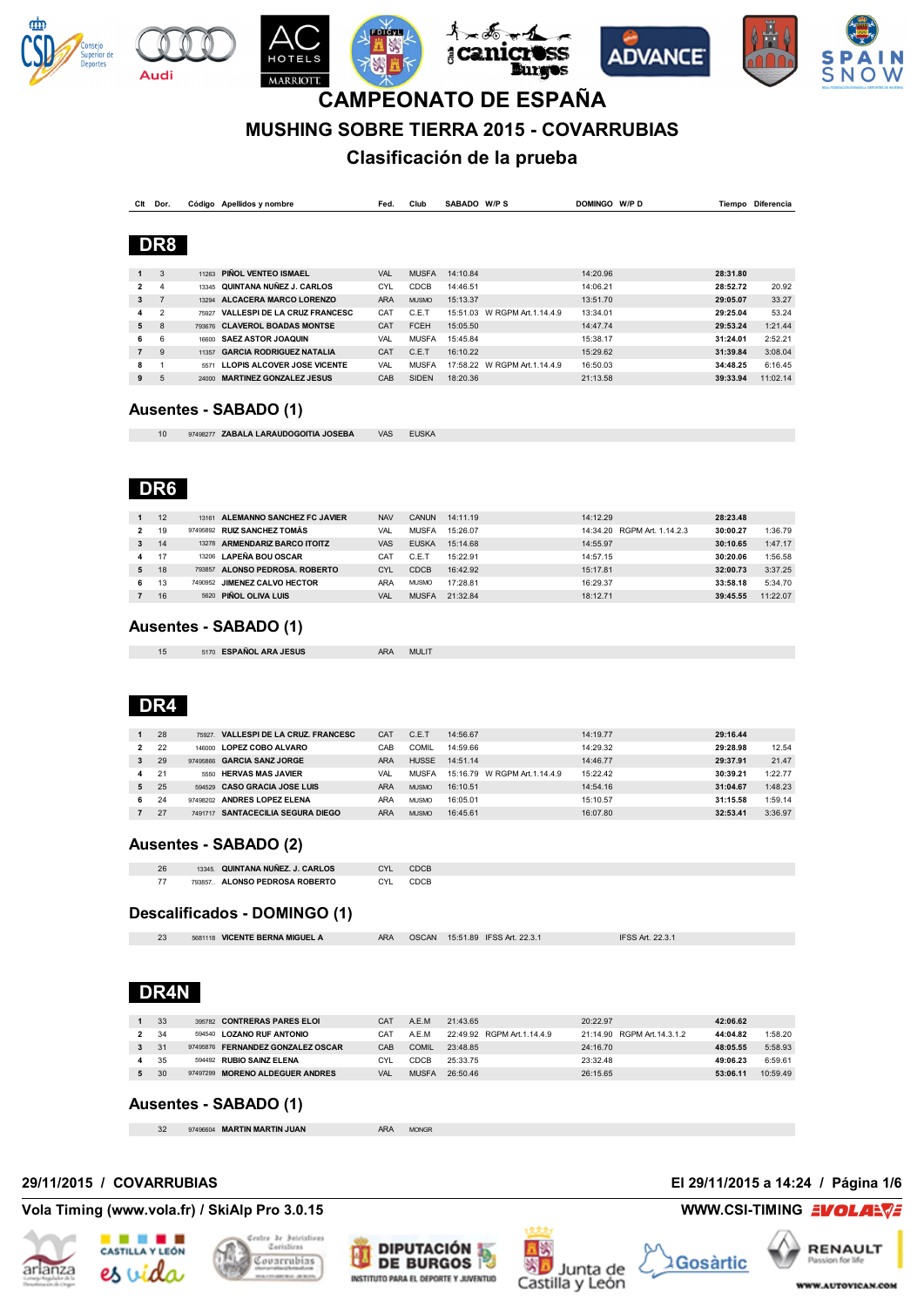











**MUSHING SOBRE TIERRA 2015 - COVARRUBIAS**

### **Clasificación de la prueba**

| Clt          | Dor.        |           | Código Apellidos y nombre            | Fed.       | Club         | SABADO W/P S | DOMINGO W/P D |          | Tiempo Diferencia |
|--------------|-------------|-----------|--------------------------------------|------------|--------------|--------------|---------------|----------|-------------------|
|              |             |           |                                      |            |              |              |               |          |                   |
|              |             |           |                                      |            |              |              |               |          |                   |
|              | <b>DS2N</b> |           |                                      |            |              |              |               |          |                   |
|              |             |           |                                      |            |              |              |               |          |                   |
| 1            | 231         | 97496520  | <b>RUIZ GARCIAD/L TORRE PABLO</b>    | <b>CAT</b> | C.E.T        | 20:52.22     | 20:16.34      | 41:08.56 |                   |
| 2            | 232         | 97495843. | DEL VALLE RODRIGUEZ, SANTI           | CAT        | GOSCA        | 21:58.36     | 20:15.76      | 42:14.12 | 1:05.56           |
| $\mathbf{3}$ | 227         |           | 793928 PUERTO NAVARRO IVAN           | <b>CAT</b> | A.E.M        | 26:46.57     | 25:23.47      | 52:10.04 | 11:01.48          |
| 4            | 230         | 97498283  | RIBÉ MANZANERA MARTA                 | CAT        | A.E.M        | 28:00.33     | 26:01.84      | 54:02.17 | 12:53.61          |
| 5            | 229         |           | 97497436 COBOS GARCÍA ELENA          | <b>ARA</b> | <b>MONGR</b> | 29:03.96     | 29:05.05      | 58:09.01 | 17:00.45          |
| 6            | 226         |           | 97496635 BARRANTES ALONSO ANT. JESÚS | <b>MAD</b> | <b>CROSS</b> | 28:53.04     | 29:47.75      | 58:40.79 | 17:32.23          |
|              |             |           |                                      |            |              |              |               |          |                   |
|              |             |           | Ausentes - SABADO (1)                |            |              |              |               |          |                   |
|              |             |           |                                      |            |              |              |               |          |                   |
|              | 225         | 594536.   | <b>BERNAUS FERNANDEZ. AARON</b>      | <b>CAT</b> | A.E.M        |              |               |          |                   |
|              |             |           |                                      |            |              |              |               |          |                   |

#### **Ausentes - DOMINGO (1)**

97496571 **GARCIA VILUMBRALES HECTOR** CYL CDCB 23:51.35

## **DS2**

**Audi** 

| 1              | 207 | 12705    | <b>ARMENGOL GELONCH RAMON</b>      | CAT        | CAEI         | 15:28.15                           | 15:00.95 | 30:29.10 |          |
|----------------|-----|----------|------------------------------------|------------|--------------|------------------------------------|----------|----------|----------|
| $\overline{2}$ | 213 | 793917.  | <b>AGIRRE IRAZOKI, ENEKO</b>       | <b>VAS</b> | <b>ZAZPI</b> | 15:23.72                           | 15:21.34 | 30:45.06 | 15.96    |
| 3              | 205 | 793884   | DEL CANTO ALVAREZ, FRANCISCO       | CYL        | CDCB         | 15:49.69                           | 15:33.21 | 31:22.90 | 53.80    |
| 4              | 221 | 11184.   | <b>FERNANDEZ MUÑOZ, SAMUEL</b>     | <b>AST</b> | <b>MSHNG</b> | 16:07.22                           | 16:05.22 | 32:12.44 | 1:43.34  |
| 5              | 217 | 7498000  | <b>URTASUN PEREZ JUAN B</b>        | <b>NAV</b> | <b>NVMGN</b> | 17:16.11                           | 15:05.29 | 32:21.40 | 1:52.30  |
| 6              | 216 | 594454   | ALMAGRO LOPEZ, JOSE IGNACIO        | <b>MAD</b> | <b>CROSS</b> | 17:03.28                           | 15:52.88 | 32:56.16 | 2:27.06  |
| 7              | 203 | 97495868 | <b>GONZALEZ CUELI JUAN CARLOS</b>  | CAB        | <b>COMIL</b> | 18:04.15                           | 16:44.85 | 34:49.00 | 4:19.90  |
| 8              | 208 | 793663   | <b>MEDIAVILLA GUTIERREZ ISMAEL</b> | CYL        | CDCB         | 18:32.99                           | 16:43.55 | 35:16.54 | 4:47.44  |
| 9              | 215 | 793954   | GUERREIRO JOAO IGOR MAN.           | VAL        | <b>MUSFA</b> | 18:22.96                           | 16:54.60 | 35:17.56 | 4:48.46  |
| 10             | 218 | 13294    | ALCACERA. MARCO LORENZO            | <b>ARA</b> | <b>MUSMO</b> | 18:31.79                           | 17:41.69 | 36:13.48 | 5:44.38  |
| 11             | 212 | 97498268 | <b>CALVO LLORENTE CHRISTIAN</b>    | <b>ARA</b> | <b>HUSSE</b> | 21:03.80<br>W RGPM Art. 1.14.3.1.2 | 16:49.74 | 37:53.54 | 7:24.44  |
| 12             | 206 | 13206    | <b>LAPEÑA BOU, OSCAR</b>           | CAT        | C.E.T        | 19:13.68                           | 18:42.54 | 37:56.22 | 7:27.12  |
| 13             | 211 | 793880   | <b>ORTEGA MINGUEZ CARLOS</b>       | <b>CYL</b> | <b>CDCB</b>  | 20:23.72                           | 18:20.64 | 38:44.36 | 8:15.26  |
| 14             | 222 | 594460   | <b>GARCIA SERRANO JOSE LUIS</b>    | <b>CYL</b> | CDCB         | W RGPM Art. 1.14.4.9<br>20:12.62   | 18:39.57 | 38:52.19 | 8:23.09  |
| 15             | 219 | 97497298 | <b>RAMON MAYNERO, OLGA</b>         | <b>VAL</b> | <b>MUSFA</b> | 19:38.21                           | 19:40.37 | 39:18.58 | 8:49.48  |
| 16             | 214 | 97497572 | <b>GARCIA COLLADO ESTEBAN</b>      | AST        | <b>GALGA</b> | 21:33.21                           | 19:41.14 | 41:14.35 | 10:45.25 |
| 17             | 210 | 97498243 | ALONSO RUCANDIO ALBERTO            | <b>MAD</b> | <b>CROSS</b> | 21:30.39                           | 20:37.69 | 42:08.08 | 11:38.98 |
| 18             | 209 | 97498244 | <b>CANO CUEVAS ALBERTO</b>         | <b>MAD</b> | <b>CROSS</b> | 21:13.32                           | 21:34.66 | 42:47.98 | 12:18.88 |
| 19             | 204 | 97496554 | ORIA CONDE MA. TERESA              | <b>MAD</b> | <b>SURF</b>  | W RGPM Art. 1.14.4.9<br>27:21.69   | 26:33.61 | 53:55.30 | 23:26.20 |
|                |     |          |                                    |            |              |                                    |          |          |          |

### **Ausentes - SABADO (1)**

| 223 | 5510 CEBRIAN TERREN VICENTE | <b>ARA</b> |              |
|-----|-----------------------------|------------|--------------|
|     |                             |            | <b>MUSMO</b> |

### **Ausentes - DOMINGO (1)**

| 220 | 794289. GONZALEZ LARRAN. RODRIGO | CAB | COMIL | 19:30.33 |  |
|-----|----------------------------------|-----|-------|----------|--|

## **DBM**

| $\mathbf{1}$   | 56 | 97496500 | <b>ENJUTO GOMEZ PABLO</b>          | <b>CYL</b> | <b>CDAA</b>  | 13:17.50 | 13:08.68 | 26:26.18 |          |
|----------------|----|----------|------------------------------------|------------|--------------|----------|----------|----------|----------|
| 2              | 39 | 793849   | <b>CARRASCO CARRERO VICTOR</b>     | CAT        | A.E.M        | 13:05.45 | 13:23.37 | 26:28.82 | 2.64     |
| 3              | 42 | 793884   | DEL CANTO ALVAREZ FRANCISCO        | <b>CYL</b> | <b>CDCB</b>  | 13:53.02 | 13:30.94 | 27:23.96 | 57.78    |
| 4              | 48 | 594527   | <b>GONZALEZ GARCIA JON</b>         | VAS        | <b>ZAZPI</b> | 13:46.12 | 13:45.07 | 27:31.19 | 1:05.01  |
| 5              | 63 | 97497272 | ANGULO VALLEJO IBAN                | <b>CYL</b> | <b>CDCB</b>  | 14:21.67 | 13:56.73 | 28:18.40 | 1:52.22  |
| 6              | 61 | 2792379  | SALVADO TEJEDOR ROBERTO            | GAL        | <b>ACADE</b> | 14:19.82 | 14:30.34 | 28:50.16 | 2:23.98  |
| $\overline{7}$ | 60 | 97498292 | <b>CID CORTES IMANOL</b>           | <b>VAS</b> | <b>POLP</b>  | 14:47.80 | 14:55.82 | 29:43.62 | 3:17.44  |
| 8              | 57 | 97498278 | SUBIRATS CALZADILLA ALBERT         | CAT        | A.E.M        | 16:01.92 | 15:27.92 | 31:29.84 | 5:03.66  |
| 9              | 54 | 97497291 | <b>MASCAROS LORENTE JOSE RAMON</b> | <b>VAL</b> | <b>MUSFA</b> | 16:10.87 | 16:11.60 | 32:22.47 | 5:56.29  |
| 10             | 44 | 97496553 | <b>REVENGA CLEMENTE DAVID</b>      | <b>MAD</b> | <b>SURF</b>  | 17:49.06 | 17:32.91 | 35:21.97 | 8:55.79  |
| 11             | 43 |          | 594410 URDIAIN ARELLANO ION        | <b>NAV</b> | <b>BDOGS</b> | 19:17.00 | 19:23.07 | 38:40.07 | 12:13.89 |
| 12             | 55 | 97498180 | NOTARIO MANZANO ALVARO             | <b>MAD</b> | <b>CROSS</b> | 20:36.73 | 19:32.63 | 40:09.36 | 13:43.18 |
| 13             | 50 | 97498196 | <b>VILLACAMPA CORDERO ANDRÉS</b>   | <b>ARA</b> | <b>OSCAN</b> | 20:38.33 | 19:43.20 | 40:21.53 | 13:55.35 |
| 14             | 51 | 97497286 | RODRIGUEZ LLAVE JUAN ISMAEL        | <b>MAD</b> | <b>CROSS</b> | 19:55.02 | 20:42.48 | 40:37.50 | 14:11.32 |
| 15             | 62 | 97497277 | <b>BLANCO TODEA CESAR FCO.</b>     | GAL        | <b>CVIGO</b> | 20:42.63 | 22:19.42 | 43:02.05 | 16:35.87 |
| 16             | 59 | 97498232 | POSADA LOPEZ JOSE                  | <b>AST</b> | <b>GALGA</b> | 22:15.20 | 21:46.79 | 44:01.99 | 17:35.81 |

#### **Vola Timing (www.vola.fr) / SkiAlp Pro 3.0.15 WWW.CSI-TIMING EVOLAR**











**RENAULT** Gosàrtic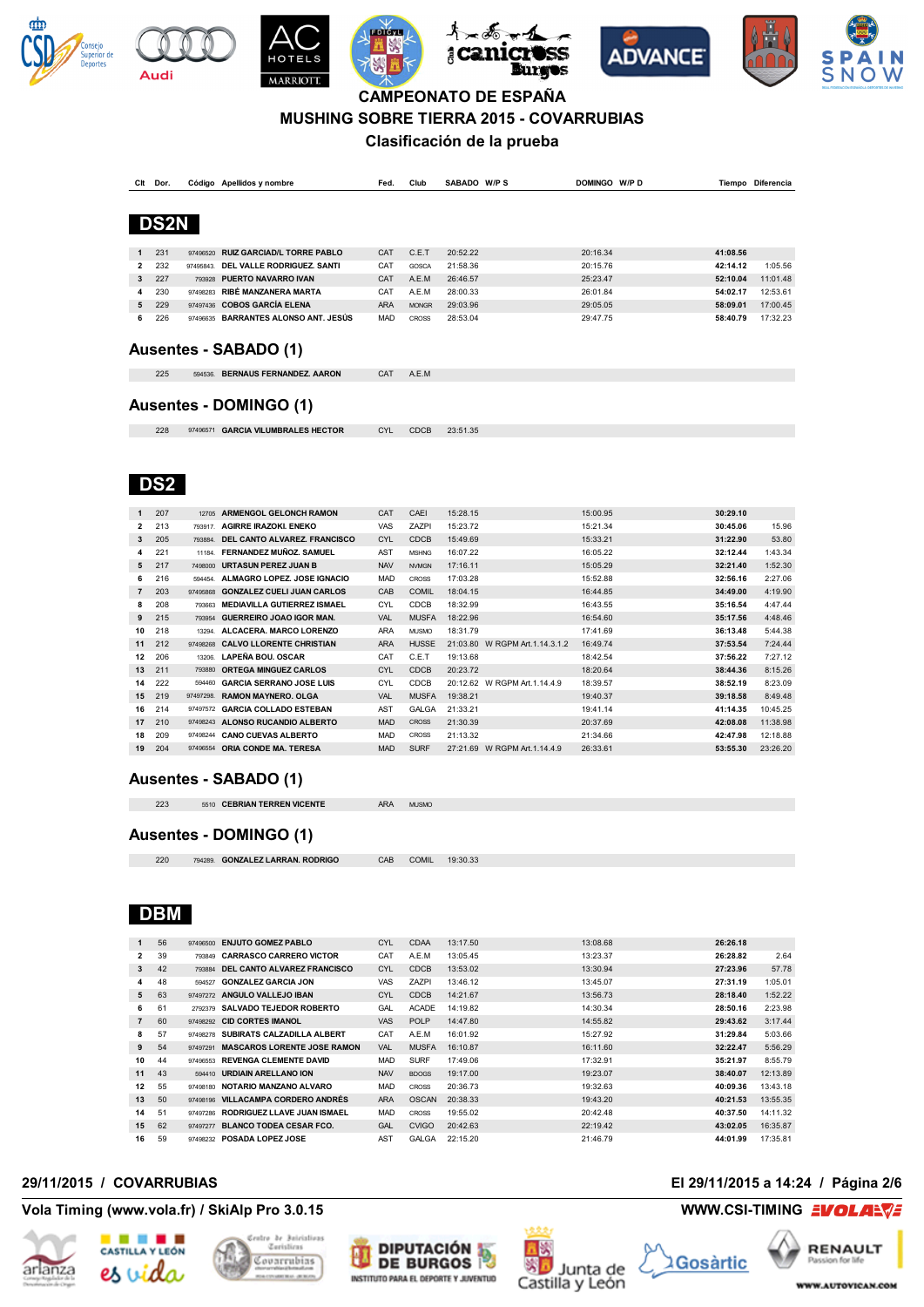











#### **MUSHING SOBRE TIERRA 2015 - COVARRUBIAS**

### **Clasificación de la prueba**

| Clt | Dor. | Código Apellidos y nombre     | Fed.       | Club         | SABADO W/PS | DOMINGO W/PD | Tiempo   | Diferencia |
|-----|------|-------------------------------|------------|--------------|-------------|--------------|----------|------------|
|     |      |                               |            |              |             |              |          |            |
| 17  | 49   | 97498286 DUESO PEREZ CRISTIAN | <b>ARA</b> | <b>HUSSE</b> | 20:53.47    | 23:42.23     | 44:35.70 | 18:09.52   |
| 18  | 53   | 97498246 MONTOYA LAGUNA JOSE  | MAD        | <b>CROSS</b> | 23:29.76    | 24:07.31     | 47:37.07 | 21:10.89   |

#### **Ausentes - SABADO (8)**

| 38 | 97498248 BARREIRO FERNANDEZ SERGIO | <b>GAL</b>      | <b>NATAC</b> |
|----|------------------------------------|-----------------|--------------|
| 40 | 97498288 CHOREN ALONSO OSCAR       | GAL             | <b>AGOME</b> |
| 41 | 3495834 GOMEZ CABRAL ALEJANDRO     | GAL             | <b>AGOME</b> |
| 45 | 793875 TOSAR FRAGIO RAMIRO         | GAL             | <b>ACADE</b> |
| 47 | 594439 TORRES CARRASCO JAVIER      | CAT             | GOSCA        |
| 52 | 3495801 MASRAMON SANGUINO XABIER   | CAT             | GOSCA        |
| 58 | 97497256 MILLARUELO ANGULO SERGI   | CAT             | GOSCA        |
| 64 | 97495856 GALGUERA VILLA DAVID      | AS <sub>1</sub> | <b>GALGA</b> |
|    |                                    |                 |              |

#### **Ausentes - DOMINGO (2)**

| ، ت | <b>AGIRRE IRAZOKI. ENEKO</b><br>793917 | VAS        | A7PI? | 4:53.94  |
|-----|----------------------------------------|------------|-------|----------|
| 46  | ALMAGRO LOPEZ JOSE IGNACIO<br>594454   | <b>MAD</b> | CROSS | 21:44.46 |

## **DBN**

**Audi** 

|   | 67 |          | 97498214 MARTIN JIMENEZ EDUARDO | <b>MAD</b> | <b>SURF</b>  | 19:05.04                           | 18:10.35 | 37:15.39   |          |
|---|----|----------|---------------------------------|------------|--------------|------------------------------------|----------|------------|----------|
| 2 | 72 | 97495843 | DEL VALLE RODRIGUEZ SANTI       | CAT        | GOSCA        | 18:54.28                           | 18:41.48 | 37:35.76   | 20.37    |
| 3 | 68 |          | 97498269 SERAL REBLED ALFONSO   | <b>ARA</b> | <b>HUSSE</b> | 21:14.54                           | 21:37.90 | 42:52.44   | 5:37.05  |
| 4 | 71 | 97496604 | <b>MARTIN MARTIN, JUAN</b>      | <b>ARA</b> | <b>MONGR</b> | 22:05.51                           | 21:14.95 | 43:20.46   | 6:05.07  |
| 5 | 65 |          | 793256 BUSTOS FUENTES ANDRES    | CAT        | A.E.M.       | 23:54.02                           | 23:24.45 | 47:18.47   | 10:03.08 |
| 6 | 73 | 594536   | <b>BERNAUS FERNANDEZ AARON</b>  | CAT        | A.E.M        | 20:42.72                           | 28:54.51 | 49:37.23   | 12:21.84 |
|   | 69 | 97498181 | <b>GARCIA VERGARA JOSÉ</b>      | <b>MAD</b> | <b>CROSS</b> | 26:18.30                           | 28:44.09 | 55:02.39   | 17:47.00 |
| 8 | 70 | 594492   | <b>RUBIO SAINZ, ELENA</b>       | CYI        | CDCB         | W RGPM Art. 1.14.3.1.2<br>36:55.50 | 30:52.04 | 1h07:47.54 | 30:32.15 |

#### **Ausentes - SABADO (1)**

| 66 | 97497298 RAMON MAYNERO OLGA | VAL | <b>MUSFA</b> |
|----|-----------------------------|-----|--------------|

## **DBW**

| 30:20.21             |
|----------------------|
|                      |
| 33.41<br>30:53.62    |
| 2:13.68<br>32:33.89  |
| 2:23.36<br>32:43.57  |
| 4:29.09<br>34:49.30  |
| 36:37.41<br>6:17.20  |
| 6:20.67<br>36:40.88  |
| 6:24.94<br>36:45.15  |
| 8:19.36<br>38:39.57  |
| 12:29.07<br>42:49.28 |
| 17:27.29<br>47:47.50 |
|                      |

#### **Ausentes - SABADO (2)**

|    | 97497255 CAMPS DORADO NATALIA | CAT | <b>GOSCA</b> |
|----|-------------------------------|-----|--------------|
| 95 | 3495813 FERNANDEZ ABETE LEIRE | VAS | URDAB        |

### **DBMV**

| $\mathbf{1}$   | 76 |          | 97496618 JUSTICIA JUSTICIA FRANCISCO | CAT        | A.E.M        | 15:28.66 | 15:10.36 | 30:39.02 |          |
|----------------|----|----------|--------------------------------------|------------|--------------|----------|----------|----------|----------|
| 2              | 78 | 97497360 | <b>SAEZ UÑA CARLOS</b>               | VAS        | <b>ZAZPI</b> | 15:47.58 | 15:08.21 | 30:55.79 | 16.77    |
| 3              | 81 | 793858   | <b>OLAIZOLA SUAREZ JAIME</b>         | CYL        | CDCB         | 15:51.56 | 15:38.58 | 31:30.14 | 51.12    |
| 4              | 88 | 693182   | <b>MAYAN DIOS RAMON A.</b>           | GAL        | <b>ACADE</b> | 16:22.02 | 16:17.51 | 32:39.53 | 2:00.51  |
| 5              | 80 | 7491050  | <b>ROBLEDO GARCIA FRANCISCO J</b>    | <b>MAD</b> | <b>SURF</b>  | 17:12.69 | 17:42.77 | 34:55.46 | 4:16.44  |
| 6              | 79 | 97498251 | <b>GARCIA MONTES FRANCISCO</b>       | GAL        | <b>NATAC</b> | 18:27.76 | 17:22.13 | 35:49.89 | 5:10.87  |
| $\overline{7}$ | 87 | 97496583 | <b>SANTILLAN VEGA OSCAR</b>          | <b>CYL</b> | CDCB         | 18:16.35 | 18:10.30 | 36:26.65 | 5:47.63  |
| 8              | 85 | 97496503 | PEREZ SUAREZ LUIS F.                 | GAL        | <b>ACADE</b> | 18:56.81 | 19:36.37 | 38:33.18 | 7:54.16  |
| 9              | 84 | 3495806  | <b>GARCIA GOMEZ JULIO</b>            | <b>MAD</b> | CROSS        | 21:44.96 | 22:02.54 | 43:47.50 | 13:08.48 |

### **Vola Timing (www.vola.fr) / SkiAlp Pro 3.0.15 WWW.CSI-TIMING EVOLAR**









### **29/11/2015 / COVARRUBIAS El 29/11/2015 a 14:24 / Página 3/6**

**RENAULT 2Gosàrtic** Passion for life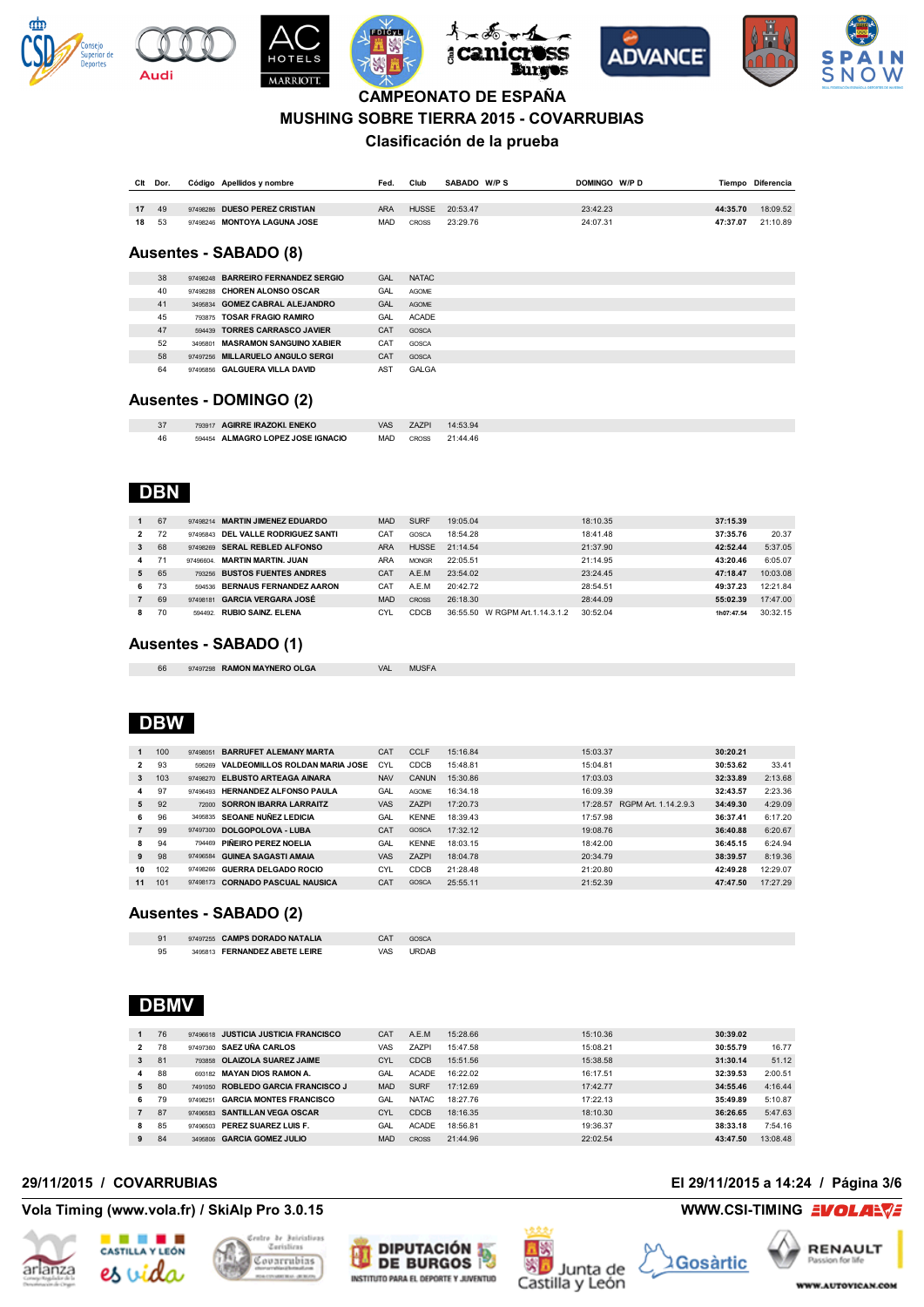











### **MUSHING SOBRE TIERRA 2015 - COVARRUBIAS**

### **Clasificación de la prueba**

| Clt | Dor. | Código Apellidos y nombre           | Fed.       | Club         | SABADO W/PS                     | DOMINGO W/PD |          | Tiempo Diferencia |
|-----|------|-------------------------------------|------------|--------------|---------------------------------|--------------|----------|-------------------|
|     |      |                                     |            |              |                                 |              |          |                   |
| 10  | 89   | 97498226 ETXABE ARISTONDO AITOR     | <b>VAS</b> | <b>OJOKR</b> | 22:42.75                        | 22:34.04     | 45:16.79 | 14:37.77          |
| 11  | 83   | 794000 CASO RUIZ JOSE LUIS          | MAD        | <b>SURF</b>  | 26:14.33                        | 24:32.83     | 50:47.16 | 20:08.14          |
| 12  | 86   | 97498247 GONZÁLEZ OLIVA NICOLAS MAN | <b>MAD</b> | CROSS        | 31:23.07 W RGPM Art. 1.14.3.1.2 | 20:30.87     | 51:53.94 | 21:14.92          |

#### **Ausentes - SABADO (1)**

97495865 **LARRAZABAL PALACIO JOSE FELIPE** NAV CANUN

#### **Ausentes - DOMINGO (1)**

11184 **FERNANDEZ MUÑOZ SAMUEL** AST MSHNG 17:34.42

## **DCM**

**Audi** 

| 1              | 131 |          | 97497266 PEREZ FERNANDEZ FERNANDO   | GAL        | <b>SENBA</b> | 20:19.87 | 20:03.09                      | 40:22.96   |          |
|----------------|-----|----------|-------------------------------------|------------|--------------|----------|-------------------------------|------------|----------|
| $\overline{2}$ | 113 |          | 793919 PINEIRO PEREZ OSCAR          | GAL        | <b>KENNE</b> | 20:15.52 | 20:34.70                      | 40:50.22   | 27.26    |
| 3              | 143 |          | 97497352 ALONSO SEDANO RODRIGO      | <b>CYL</b> | <b>CDCB</b>  | 20:53.08 | 21:14.45                      | 42:07.53   | 1:44.57  |
| 4              | 146 |          | 97497990 ARTERO VILA DANIEL         | CAT        | A.E.M        | 21:42.01 | 21:25.62                      | 43:07.63   | 2:44.67  |
| 5              | 114 |          | 3495818 ETXEBERRIA URBIETA MIKEL    | <b>NAV</b> | CANUN        | 22:11.06 | 22:03.00                      | 44:14.06   | 3:51.10  |
| 6              | 137 |          | 97496574 DE LUZ MEDINA JUAN CARLOS  | <b>MAD</b> | LEALC        | 22:26.38 | 21:57.48                      | 44:23.86   | 4:00.90  |
| $\overline{7}$ | 105 | 594439.  | <b>TORRES CARRASCO, JAVIER</b>      | <b>CAT</b> | GOSCA        | 22:43.38 | 22:01.21                      | 44:44.59   | 4:21.63  |
| 8              | 121 |          | 97496565 QUESADA LOPEZ GERARDO      | <b>MAD</b> | LEALC        | 23:07.71 | 22:12.67                      | 45:20.38   | 4:57.42  |
| 9              | 111 |          | 594483 RODRIGUEZ RIVERO SERGIO      | <b>CYL</b> | <b>CDMH</b>  | 23:31.33 | 22:32.48                      | 46:03.81   | 5:40.85  |
| 10             | 138 | 97498257 | <b>SOLBES MONZO RAUL</b>            | <b>VAL</b> | <b>MUSFA</b> | 23:25.03 | 23:47.66                      | 47:12.69   | 6:49.73  |
| 11             | 126 | 97497327 | <b>VICENTE ARTIEDA IBAN</b>         | <b>VAS</b> | <b>ZAZPI</b> | 23:30.30 | 24:07.12                      | 47:37.42   | 7:14.46  |
| 12             | 110 | 97496492 | <b>GONZALEZ FARTO ARTURO</b>        | GAL        | <b>AGOME</b> | 24:21.86 | 23:58.71                      | 48:20.57   | 7:57.61  |
| 13             | 115 |          | 3495822 ABAD SEBASTIAN RAUL         | <b>CYL</b> | <b>CDCB</b>  | 23:15.59 | 25:07.13                      | 48:22.72   | 7:59.76  |
| 14             | 125 |          | 97497256. MILLARUELO ANGULO. SERGI  | CAT        | GOSCA        | 24:41.63 | 23:44.60                      | 48:26.23   | 8:03.27  |
| 15             | 118 |          | 97496542 ORTIGOSO CANO JUAN JOSE    | <b>AST</b> | <b>GALGA</b> | 25:14.09 | 24:38.09                      | 49:52.18   | 9:29.22  |
| 16             | 124 | 97498284 | <b>GUAL ANDUJAR MARCEL</b>          | CAT        | A.E.M        | 23:29.71 | 26:38.32 RGPM Art. 1.14.3.1.2 | 50:08.03   | 9:45.07  |
| 17             | 136 |          | 97497244 HERNANDEZ MARTIN VICTOR    | <b>CYL</b> | <b>CDMH</b>  | 25:05.52 | 25:10.30                      | 50:15.82   | 9:52.86  |
| 18             | 129 | 97498207 | SANTIAGO ESTEVEZ SANTIAGO           | <b>GAL</b> | <b>NATAC</b> | 25:56.84 | 26:39.68                      | 52:36.52   | 12:13.56 |
| 19             | 119 |          | 97496553. REVENGA CLEMENTE. DAVID   | <b>MAD</b> | <b>SURF</b>  | 24:48.75 | 28:15.30                      | 53:04.05   | 12:41.09 |
| 20             | 139 | 97497304 | <b>RIBAS NIETO DANIEL</b>           | <b>MAD</b> | LEALC        | 27:23.45 | 26:21.92                      | 53:45.37   | 13:22.41 |
| 21             | 127 | 97497288 | <b>GARCIA BELTRAN JOSE</b>          | <b>MAD</b> | LEALC        | 28:00.32 | 25:49.33                      | 53:49.65   | 13:26.69 |
| 22             | 132 |          | 97498276 MUNOZ GONZALEZ ALEJANDRO   | CAT        | GOSCA        | 28:06.86 | 25:43.33                      | 53:50.19   | 13:27.23 |
| 23             | 141 |          | 97498263 MENENDEZ SADORNIL ADRIAN   | <b>CYL</b> | <b>CDCB</b>  | 27:13.51 | 27:23.64                      | 54:37.15   | 14:14.19 |
| 24             | 117 |          | 97495856. GALGUERA VILLA. DAVID     | AST        | GALGA        | 26:43.23 | 29:14.33                      | 55:57.56   | 15:34.60 |
| 25             | 133 |          | 97498232. POSADA LOPEZ. JOSE        | <b>AST</b> | <b>GALGA</b> | 28:42.89 | 27:58.02                      | 56:40.91   | 16:17.95 |
| 26             | 145 | 97497305 | <b>COSTAS VARELA DAVID</b>          | GAL        | <b>CVIGO</b> | 30:25.55 | 26:44.10                      | 57:09.65   | 16:46.69 |
| 27             | 130 |          | 97497262 CASAL FERNANDEZ JOSE       | GAL        | <b>CVIGO</b> | 28:41.28 | 28:39.35                      | 57:20.63   | 16:57.67 |
| 28             | 106 |          | 97497264 GONZALEZ DE CASTRO ALBERTO | <b>GAL</b> | <b>CVIGO</b> | 28:45.45 | 28:56.23                      | 57:41.68   | 17:18.72 |
| 29             | 128 |          | 97497292 SUAREZ DA SILVA DAVID      | GAL        | <b>CVIGO</b> | 29:15.08 | 28:37.45                      | 57:52.53   | 17:29.57 |
| 30             | 116 | 97495853 | <b>MUÑOZ SAMANIEGO IGNACIO</b>      | <b>CYL</b> | CDCB         | 29:13.29 | 28:49.22                      | 58:02.51   | 17:39.55 |
| 31             | 134 |          | 97498245 VEGA LOPEZ JONATAN         | <b>CAT</b> | GOSCA        | 30:17.75 | 28:26.20                      | 58:43.95   | 18:20.99 |
| 32             | 112 | 793860   | <b>PAYAN MARCAIDA IGOR</b>          | <b>CYL</b> | <b>CDCB</b>  | 29:44.64 | 29:27.28                      | 59:11.92   | 18:48.96 |
| 33             | 144 |          | 97497277. BLANCO TODEA. CESAR FCO.  | <b>GAL</b> | <b>CVIGO</b> | 30:56.00 | 29:49.49                      | 1h00:45.49 | 20:22.53 |
| 34             | 109 |          | 3495778 RAMON GONZALEZ ARTURO       | <b>MAD</b> | LEALC        | 31:04.10 | 30:31.91                      | 1h01:36.01 | 21:13.05 |
| 35             | 122 |          | 97498240 CURRAS ABAL BENITO TELES   | GAL        | <b>CVIGO</b> | 34:58.89 | 34:09.90                      | 1h09:08.79 | 28:45.83 |
|                |     |          |                                     |            |              |          |                               |            |          |

#### **Ausentes - SABADO (6)**

| 107 | 3495834. GOMEZ CABRAL. ALEJANDRO  | GAL        | AGOME |
|-----|-----------------------------------|------------|-------|
| 108 | 3495798 FUSTER CRUZ ALEXIS        | <b>MAD</b> | CROSS |
| 120 | 97496559 PARAROL VILAJUANA DAVID  | CAT        | GOSCA |
| 123 | 97498282 CRUZ ALDA ALBERTO        | <b>MAD</b> | CORRE |
| 140 | 97497279 SANZ RUIZ JOEL           | CYL        | CDCB  |
| 142 | 3495801 MASRAMON SANGUINO, XABIER | CAT        | GOSCA |
|     |                                   |            |       |

#### **Ausentes - DOMINGO (1)**

97498180. **NOTARIO MANZANO. ALVARO** MAD CROSS 35:02.85



168 793877 **ETXEBERRIA URBIETA PEDRO** NAV CANUN 22:34.23 22:16.19 **44:50.42**

#### **Vola Timing (www.vola.fr) / SkiAlp Pro 3.0.15 WWW.CSI-TIMING**









**29/11/2015 / COVARRUBIAS El 29/11/2015 a 14:24 / Página 4/6**

Gosàrtic

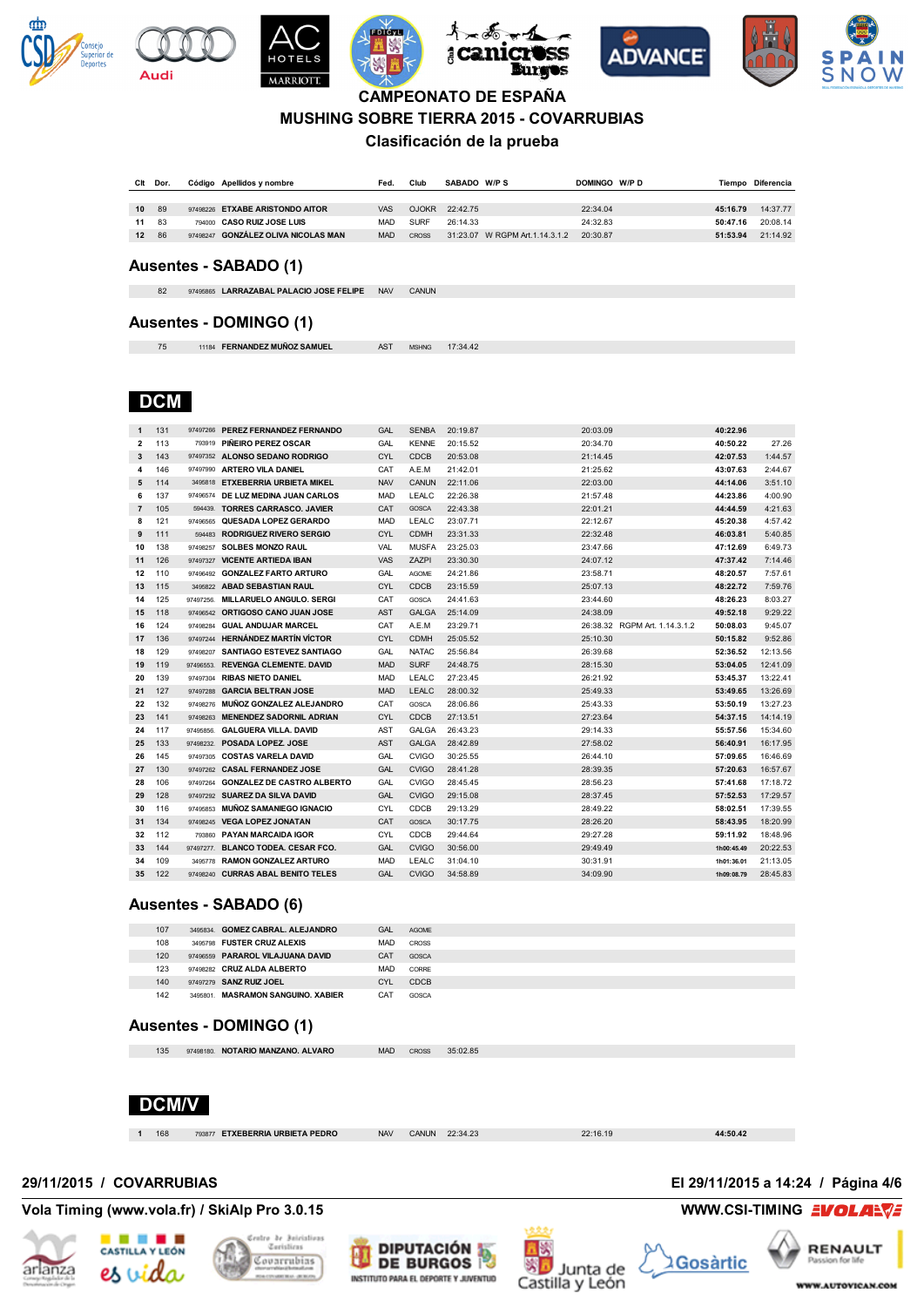

**Audi** 











## **CAMPEONATO DE ESPAÑA MUSHING SOBRE TIERRA 2015 - COVARRUBIAS Clasificación de la prueba**

| Clt            | Dor. |           | Código Apellidos y nombre          | Fed.       | Club         | SABADO W/P S |                        | DOMINGO W/P D |                      | Tiempo     | Diferencia |
|----------------|------|-----------|------------------------------------|------------|--------------|--------------|------------------------|---------------|----------------------|------------|------------|
|                |      |           |                                    |            |              |              |                        |               |                      |            |            |
| $\overline{2}$ | 161  | 97495865. | LARRAZABAL PALACIO. JOSE FELIPE    | <b>NAV</b> | <b>CANUN</b> | 23:48.42     |                        | 21:52.36      |                      | 45:40.78   | 50.36      |
| 3              | 149  | 3495814   | <b>COBOS PERALTO FERNANDO</b>      | <b>VAS</b> | <b>POLP</b>  | 24:14.31     |                        | 23:26.45      |                      | 47:40.76   | 2:50.34    |
| 4              | 157  | 97498289  | <b>NEIRA CARRASCO DAVID</b>        | GAL        | <b>AGOME</b> | 24:46.22     |                        | 24:44.95      |                      | 49:31.17   | 4:40.75    |
| 5              | 159  | 97496495  | <b>MARTINEZ REDONDO GUMERSINDO</b> | GAL        | <b>KENNE</b> | 24:57.70     |                        | 24:43.12      |                      | 49:40.82   | 4:50.40    |
| 6              | 155  | 97497435  | <b>AMIGO MARTINEZ ANGEL</b>        | <b>CYL</b> | <b>CDCB</b>  | 24:32.49     |                        | 25:13.73      |                      | 49:46.22   | 4:55.80    |
| 7              | 171  | 97498174  | ALORAS VERSTOEP VICTOR             | CAT        | <b>GOSCA</b> | 27:19.08     |                        | 28:08.50      |                      | 55:27.58   | 10:37.16   |
| 8              | 167  | 97498258  | <b>SANCHEZ PEREZ OSCAR</b>         | <b>MAD</b> | <b>LEALC</b> | 25:17.63     |                        | 30:20.75      |                      | 55:38.38   | 10:47.96   |
| 9              | 148  | 13161     | ALEMANNO SANCHEZ. FC JAVIER        | <b>NAV</b> | CANUN        | 28:20.43     |                        | 28:33.18      |                      | 56:53.61   | 12:03.19   |
| 10             | 150  | 793254    | <b>FERRE CANALS TONI</b>           | CAT        | A.E.M        | 28:46.04     |                        | 29:14.12      |                      | 58:00.16   | 13:09.74   |
| 11             | 153  | 97495862  | PEREZ BORRAGAN ALBERTO             | <b>MAD</b> | LEALC        | 27:53.69     |                        | 31:24.94      |                      | 59:18.63   | 14:28.21   |
| 12             | 165  | 97496503. | PEREZ SUAREZ, LUIS F.              | GAL        | <b>ACADE</b> | 28:15.63     |                        | 31:29.04      | RGPM Art. 1.14.3.1.2 | 59:44.67   | 14:54.25   |
| 13             | 166  | 7491750   | <b>ORTEGA LOPEZ MIGUEL</b>         | CYL        | CDCB         | 34:05.46     | W RGPM Art. 1.14.3.1.2 | 27:05.10      |                      | 1h01:10.56 | 16:20.14   |
| 14             | 160  | 97496506  | <b>BASTANTE GORIBA JORGE</b>       | <b>MAD</b> | <b>CROSS</b> | 32:49.63     |                        | 30:19.22      |                      | 1h03:08.85 | 18:18.43   |
| 15             | 169  | 2792379.  | SALVADO TEJEDOR, ROBERTO           | GAL        | <b>ACADE</b> | 37:06.55     |                        | 27:01.68      |                      | 1h04:08.23 | 19:17.81   |
| 16             | 154  | 793256.   | <b>BUSTOS FUENTES, ANDRES</b>      | CAT        | A.E.M        | 33:08.40     |                        | 32:45.07      |                      | 1h05:53.47 | 21:03.05   |
| 17             | 162  | 97497293  | <b>GARCIA SANCHEZ JOSE MANUEL</b>  | AST        | <b>GALGA</b> | 32:38.33     |                        | 36:14.71      |                      | 1h08:53.04 | 24:02.62   |

#### **Ausentes - SABADO (5)**

| 152 | 7490964 DE LA FUENTE ALVAREZ DAVID       | <b>MAD</b> | <b>RIVAS</b> |
|-----|------------------------------------------|------------|--------------|
| 158 | 97496618 JUSTICIA JUSTICIA. FRANCISCO    | CAT        | A.E.M        |
| 163 | 97496570 LLAMAZARES FERRERAS JUAN CARLOS | CYL        | <b>CDCB</b>  |
| 164 | 97496555 BERMEJO NAVARRO JUAN MAN.       | <b>MAD</b> | LEALC        |
| 170 | 395783 MESA RODRIGUEZ SANTIAGO C         | CAT        | GOSCA        |
|     |                                          |            |              |

#### **Ausentes - DOMINGO (1)**

| 151 | 3495806. GARCIA GOMEZ. JULIO |  | MAD CROSS 34:11.26 |
|-----|------------------------------|--|--------------------|

### **Abandonos - DOMINGO (1)**

| 156 | 97496518 ANDUJAR ALMANSA CARL |  |
|-----|-------------------------------|--|

97496518 **ANDUJAR ALMANSA CARLOS** CAT KNSTK 24:02.93

## **DCW**

| $\mathbf{1}$   | 181 | 3495825   | <b>MASRIERA ARNAU LALI</b>          | CAT        | A.E.M        | 23:26.78 | 23:24.29 | 46:51.07   |          |
|----------------|-----|-----------|-------------------------------------|------------|--------------|----------|----------|------------|----------|
| $\overline{2}$ | 180 | 3495813   | <b>FERNANDEZ ABETE, LEIRE</b>       | VAS        | <b>URDAB</b> | 23:24.16 | 23:43.80 | 47:07.96   | 16.89    |
| 3              | 178 | 794538    | ALVAREZ RUBIO OLGA                  | CAT        | A.E.M        | 24:21.52 | 24:31.23 | 48:52.75   | 2:01.68  |
| 4              | 179 | 1492711   | <b>TOURIÑO FERREIROS MONICA</b>     | GAL        | <b>KENNE</b> | 24:29.92 | 24:23.97 | 48:53.89   | 2:02.82  |
| 5              | 192 | 3495817   | <b>ALBAREZ URBIETA SONIA</b>        | <b>NAV</b> | CANUN        | 25:56.06 | 26:41.66 | 52:37.72   | 5:46.65  |
| 6              | 182 | 7907390   | <b>BOSCH MALE MARTA</b>             | CAT        | A.E.M        | 26:31.24 | 26:13.04 | 52:44.28   | 5:53.21  |
| $\overline{7}$ | 193 | 594485    | <b>MARCHAL DE LA IGLESIA SUSANA</b> | <b>MAD</b> | <b>CROSS</b> | 26:28.65 | 26:31.31 | 52:59.96   | 6:08.89  |
| 8              | 188 | 97498173. | <b>CORNADO PASCUAL, NAUSICA</b>     | CAT        | GOSCA        | 28:58.57 | 31:39.97 | 1h00:38.54 | 13:47.47 |
| 9              | 183 | 97495846  | <b>JUEZ CARRETON LIBERTAD</b>       | <b>CYL</b> | <b>CDCB</b>  | 31:08.39 | 31:02.93 | 1h02:11.32 | 15:20.25 |
| 10             | 190 | 97498242  | <b>CASILLAS RODRIGUEZ SILVIA</b>    | <b>MAD</b> | <b>CROSS</b> | 31:18.95 | 31:36.24 | 1h02:55.19 | 16:04.12 |
| 11             | 176 | 594478    | <b>CASTRO GARCIA JULIA</b>          | GAL        | <b>ACADE</b> | 32:11.22 | 31:21.65 | 1h03:32.87 | 16:41.80 |
| 12             | 184 | 97496823  | LOIS GARCIA SONIA                   | GAL        | <b>ACADE</b> | 31:03.02 | 33:10.86 | 1h04:13.88 | 17:22.81 |
| 13             | 174 | 97497245  | <b>TAPIA GARCÍA CRISTINA</b>        | <b>MAD</b> | <b>CROSS</b> | 32:06.70 | 33:35.61 | 1h05:42.31 | 18:51.24 |
| 14             | 175 | 97497328  | ZABALA RODRIGUEZ IZASKUN            | VAS        | <b>ZAZPI</b> | 34:29.01 | 34:24.52 | 1h08:53.53 | 22:02.46 |
| 15             | 185 | 97497283  | <b>GARCÍA FERREIRO LAURA</b>        | <b>CYL</b> | <b>CDMH</b>  | 33:22.55 | 35:52.95 | 1h09:15.50 | 22:24.43 |
| 16             | 191 | 97498291  | <b>FERNANDEZ BEZANA LARA</b>        | CYL        | CDCB         | 34:47.74 | 35:45.65 | 1h10:33.39 | 23:42.32 |
| 17             | 189 | 97498211  | <b>CABRERO PERRINO LORENA</b>       | <b>CYL</b> | <b>CDMH</b>  | 36:24.31 | 34:58.70 | 1h11:23.01 | 24:31.94 |
| 18             | 177 | 793856    | <b>MEDIAVILLA GUTIERREZ REBECA</b>  | CYL        | <b>CDCB</b>  | 40:50.10 | 41:31.74 | 1h22:21.84 | 35:30.77 |
| 19             | 194 | 97498241  | <b>VARGAS RODRIGUEZ VERÓNICA</b>    | <b>MAD</b> | <b>CROSS</b> | 43:43.65 | 44:42.56 | 1h28:26.21 | 41:35.14 |

### **Ausentes - SABADO (1)**

| 186                      | 97497294 ALVAREZ REBAQUE SONIA |                                | <b>AST</b> | <b>GALGA</b> |                |          |                                    |  |
|--------------------------|--------------------------------|--------------------------------|------------|--------------|----------------|----------|------------------------------------|--|
|                          | <b>Ausentes - DOMINGO (2)</b>  |                                |            |              |                |          |                                    |  |
| 173                      | 97498250 PAZ SOBREIRA ALBA     |                                | GAL        |              | NATAC 38:31.93 |          |                                    |  |
| 187<br><b>DCM/J</b>      | 97497300. DOLGOPOLOVA. - LUBA  |                                | CAT        | GOSCA        | 32:44.83       |          |                                    |  |
| $1\quad 200$             |                                | 794289 GONZALEZ LARRAN RODRIGO | CAB        | <b>COMIL</b> | 11:17.00       | 11:03.00 | 22:20.00                           |  |
| 29/11/2015 / COVARRUBIAS |                                |                                |            |              |                |          | El 29/11/2015 a 14:24 / Página 5/6 |  |

## **Vola Timing (www.vola.fr) / SkiAlp Pro 3.0.15 WWW.CSI-TIMING EVOLARY**









**2Gosàrtic**